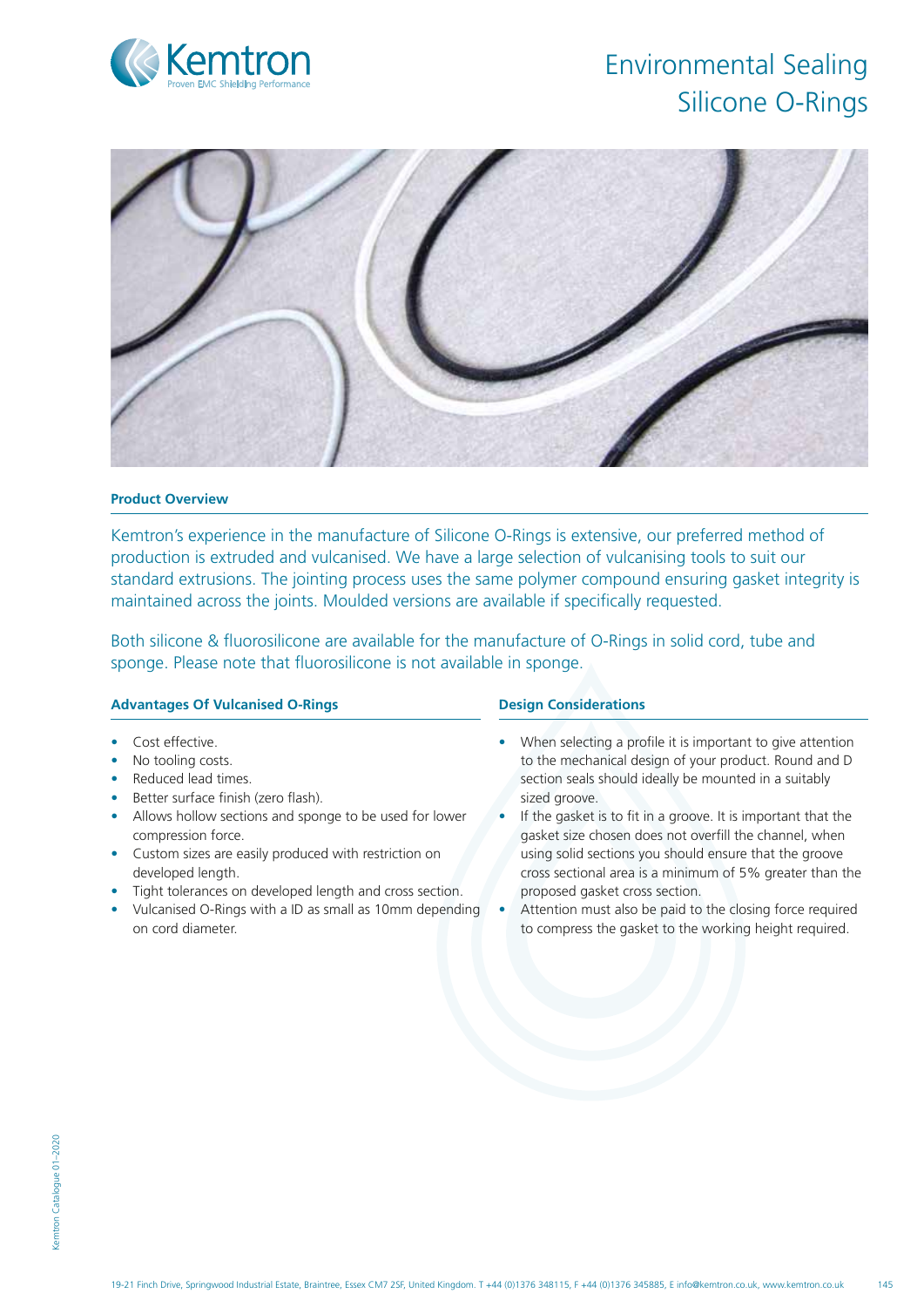

# Environmental Sealing Silicone O-Rings

### **Tolerances**

#### **Solid silicone cord and tube cross section**

- Up to 2mm ± 0.15mm
- 2mm to 5mm  $\pm$  0.25mm
- 5mm to 9mm  $\pm$  0.50mm

#### **Silicone sponge cord cross section**

- Up to  $3mm \pm 0.25mm$
- 3mm to 5mm  $\pm$  0.50mm
- 6mm to 9mm  $\pm$  0.80mm

#### **Developed Length**

 $\div$  ± 1.5mm = less than  $\pm$  0.5mm on diameter

| <b>Cross Section</b> | <b>Min inside Diameter of O-Ring</b> |
|----------------------|--------------------------------------|
| 1mm                  | 10mm                                 |
| 1.2 <sub>mm</sub>    | 10mm                                 |
| 1.3mm                | 10mm                                 |
| 1.4 <sub>mm</sub>    | 10mm                                 |
| 1.5 <sub>mm</sub>    | 10mm                                 |
| 1.6mm                | 10mm                                 |
| 1.8 <sub>mm</sub>    | 11mm                                 |
| 2mm                  | 12mm                                 |
| 2.2mm                | 12mm                                 |
| 2.4 <sub>mm</sub>    | 12mm                                 |
| 2.5 <sub>mm</sub>    | 12mm                                 |
| 2.6mm                | 12mm                                 |
| 2.8 <sub>mm</sub>    | 16mm                                 |
| 3mm                  | 16mm                                 |
| 3.2                  | 16mm                                 |
| 3.5 <sub>mm</sub>    | 19mm                                 |
| 3.8 <sub>mm</sub>    | 22mm                                 |
| 4mm                  | 22mm                                 |
| 4.3mm                | 25mm                                 |
| 4.5mm                | 25mm                                 |
| 4.8mm                | 28mm                                 |
| 5mm                  | 30mm                                 |

|                      | <b>15% Compression</b> |        | 20% Compression |              |
|----------------------|------------------------|--------|-----------------|--------------|
| <b>Cord Diameter</b> | <b>Depth</b>           | Width  | <b>Depth</b>    | <b>Width</b> |
| 1mm                  | 0.85mm                 | 1.10mm | 0.80mm          | 1.15mm       |
| 1.5mm                | 1.28mm                 | 1.65mm | 1.20mm          | 1.73mm       |
| 1.6mm                | 1.36mm                 | 1.76mm | 1.28mm          | 1.84mm       |
| 1.8mm                | 1.53mm                 | 1.98mm | 1.44mm          | 2.07mm       |
| 2mm                  | 1.70mm                 | 2.20mm | 1.60mm          | 2.30mm       |
| 2.4mm                | 2.04mm                 | 2.64mm | 1.92mm          | 2.76mm       |
| 2.5mm                | 2.13mm                 | 2.75mm | 2mm             | 2.88mm       |
| 3mm                  | 2.55mm                 | 3.30mm | 2.40mm          | 3.45mm       |
| 3.2mm                | 2.72mm                 | 3.52mm | 2.56mm          | 3.68mm       |
| 3.5mm                | 2.98mm                 | 3.85mm | 2.80mm          | 4.03mm       |
| 3.8mm                | 3.23mm                 | 4.18mm | $3.04$ mm       | 4.37mm       |
| 4mm                  | 3.40mm                 | 4.40mm | 3.20mm          | 4.60mm       |
| 4.5 <sub>mm</sub>    | 3.83mm                 | 4.95mm | 3.60mm          | 5.18mm       |
| 4.8mm                | 4.08mm                 | 5.28mm | 3.84mm          | 5.52mm       |
| 5mm                  | 4.25mm                 | 5.50mm | 4mm             | 5.75mm       |
| 5.5mm                | 4.68mm                 | 6.05mm | 4.40mm          | 6.33mm       |
| 6mm                  | 5.10mm                 | 6.60mm | 4.80mm          | 6.90mm       |
| 6.3mm                | 5.36mm                 | 6.93mm | 5.04mm          | 7.25mm       |
| 6.5mm                | 5.53mm                 | 7.15mm | 5.20mm          | 7.48mm       |

**Gasket Groove Sizes**

The above cross sectional area groove sizes allow for the free movement of the gasket when being compressed. This method of calculation ensures that the volume of the gasket does not exceed that of the groove when fully compressed, resulting in groove overfill. This also minimises the amount of compression force required to achieve a good seal.

It is important to note that when designing in a gasket, that the principles of O-Ring design for pressure sealing do not apply. The groove depth dimension is the most important, as it is this that limits the gasket compression. The groove width has no maximum dimension and is only there for gasket location purposes. Tighter groove dimensions using volume calculations may be employed to enhance environmental sealing. However this will increase the compression forces required.

The above calculations are based on reducing the depth of the groove by a given compression % and increasing the width by the same amount less 5% e.g. 20% reduction in depth 15% increase in width.

When choosing a tube section as a gasket it is recommended that consideration be given to the lower compression forces, making sure that there is enough resilience in the gasket to ensure a good seal. In these cases it is sometimes better to use the volume groove size calculation, with the groove side walls offering support for the tube. Because there are so many variables with tube cross sections it is difficult to give precise information on this subject. Kemtron are able to supply samples for evaluation purposes.